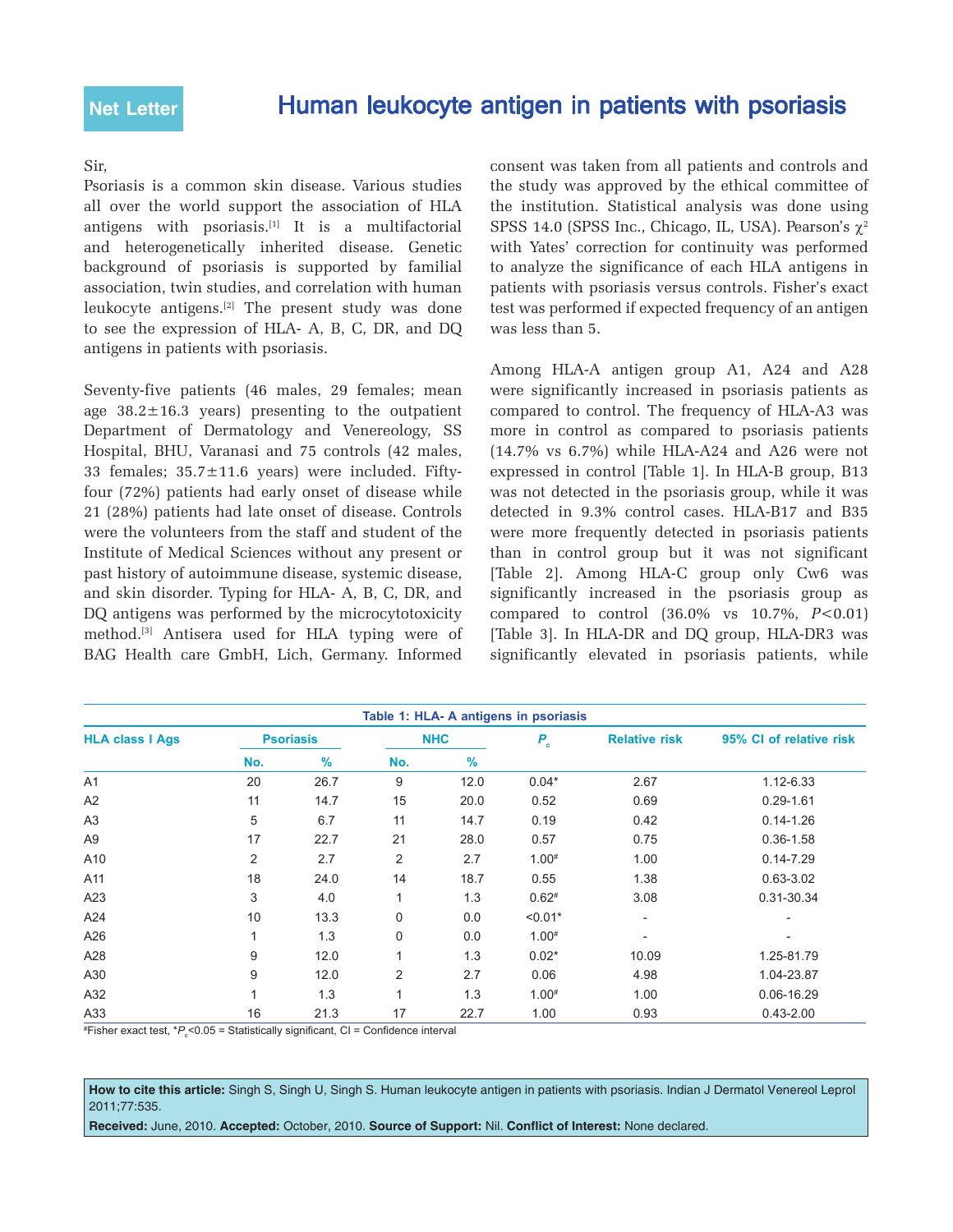| Table 2: HLA Class I B antigens in psoriasis |                  |         |                         |         |             |                             |                          |
|----------------------------------------------|------------------|---------|-------------------------|---------|-------------|-----------------------------|--------------------------|
| <b>HLA class I Ags</b>                       | <b>Psoriasis</b> |         | <b>NHC</b>              |         | $P_c$       | <b>Relative risk</b>        | 95% CI of relative risk  |
|                                              | No.              | $\%$    | No.                     | $\%$    |             |                             |                          |
| B <sub>5</sub>                               | $10$             | 13.3    | 12                      | 16.0    | 0.81        | 0.81                        | $0.33 - 2.00$            |
| <b>B7</b>                                    | 9                | 12.0    | 8                       | 10.7    | 1.00        | 1.11                        | $0.42 - 3.14$            |
| B <sub>8</sub>                               | 0                | $0.0\,$ | $\overline{4}$          | 5.3     | $0.12*$     | $\overline{\phantom{a}}$    | $\overline{\phantom{a}}$ |
| <b>B12</b>                                   | 10               | 13.3    | $10$                    | 13.3    | 1.00        | 1.00                        | 0.39-2.56                |
| <b>B13</b>                                   | 0                | $0.0\,$ | $\boldsymbol{7}$        | 9.3     | $0.01^{**}$ | $\blacksquare$              |                          |
| <b>B16</b>                                   | 0                | 0.0     | 3                       | 4.2     | $0.25^{*}$  | $\Box$                      |                          |
| <b>B17</b>                                   | 15               | 20.0    | 8                       | 10.7    | 0.17        | 2.09                        | 0.83-5.29                |
| <b>B18</b>                                   | 6                | $8.0\,$ | $\overline{\mathbf{c}}$ | 2.7     | 0.28        | 3.17                        | 0.62-16.26               |
| <b>B21</b>                                   | $\mathbf{1}$     | 1.3     | $\mathbf{1}$            | $1.3$   | $1.00*$     | 1.00                        | 0.06-16.29               |
| <b>B22</b>                                   | 2                | 2.7     | 2                       | 2.7     | $1.00*$     | 1.00                        | $0.14 - 7.29$            |
| <b>B27</b>                                   | 6                | $8.0\,$ | 5                       | $6.7\,$ | 1.00        | 1.22                        | $0.36 - 4.18$            |
| <b>B35</b>                                   | 18               | 24.0    | 9                       | 12.0    | 0.09        | 2.32                        | $0.97 - 5.56$            |
| <b>B38</b>                                   | 0                | $0.0\,$ | 4                       | 5.3     | $0.12*$     | $\Box$                      |                          |
| <b>B39</b>                                   | 0                | $0.0\,$ | $\mathbf{1}$            | 1.3     | $1.00*$     | $\Box$                      |                          |
| <b>B40</b>                                   | 18               | 24.0    | 19                      | 25.3    | 1.00        | 0.93                        | $0.44 - 1.96$            |
| <b>B41</b>                                   | 0                | $0.0\,$ | $\overline{c}$          | 2.7     | $0.50*$     | $\overline{\phantom{a}}$    |                          |
| <b>B42</b>                                   | $\mathbf{1}$     | 1.3     | $\mathbf{1}$            | 1.3     | $1.00*$     | 1.00                        | 0.06-16.29               |
| <b>B44</b>                                   | 8                | 10.7    | $\overline{7}$          | 9.3     | 1.00        | 1.16                        | $0.40 - 3.38$            |
| <b>B47</b>                                   | $\mathbf{1}$     | 1.3     | 2                       | 2.7     | $1.00*$     | 0.49                        | $0.04 - 5.56$            |
| <b>B48</b>                                   | $\mathbf{1}$     | 1.3     | 4                       | 5.3     | $0.37*$     | 0.24                        | $0.03 - 2.20$            |
| <b>B51</b>                                   | 3                | 4.0     | 7                       | 9.3     | 0.33        | 0.41                        | $0.10 - 1.63$            |
| <b>B52</b>                                   | $\mathbf{1}$     | 1.3     | $\mathsf 0$             | $0.0\,$ | $1.00*$     | $\overline{\phantom{a}}$    |                          |
| <b>B53</b>                                   | 4                | 5.3     | 6                       | 8.0     | 0.74        | 0.65                        | $0.18 - 2.40$            |
| <b>B55</b>                                   | 3                | 4.0     | $\mathbf{1}$            | 1.3     | $0.62*$     | 3.08                        | 0.31-30.34               |
| <b>B56</b>                                   | 0                | 0.0     | $\mathbf{1}$            | 1.3     | $1.00*$     | $\sim$                      | $\overline{\phantom{a}}$ |
| <b>B57</b>                                   | 9                | 12.0    | 6                       | 8.0     | 0.59        | 1.52                        | $0.53 - 4.65$            |
| <b>B59</b>                                   | 2                | 2.7     | $\mathsf 0$             | $0.0\,$ | $0.50*$     | $\mathcal{L}_{\mathcal{A}}$ | $\overline{\phantom{a}}$ |
| <b>B62</b>                                   | 3                | 4.0     | $\overline{\mathbf{c}}$ | 2.7     | $1.00*$     | 1.48                        | 0.25-9.37                |
| <b>B63</b>                                   | 4                | 5.3     | $\mathbf{1}$            | 1.3     | $0.37*$     | 4.17                        | 0.46-38.21               |
| <b>B65</b>                                   | 4                | 5.3     | $\mathsf 0$             | $0.0\,$ | $0.12*$     | $\blacksquare$              | $\overline{\phantom{m}}$ |
| <b>B78</b>                                   | $\overline{c}$   | 2.7     | $\mathsf 0$             | $0.0\,$ | $0.50*$     | $\overline{\phantom{a}}$    |                          |
| Bw4                                          | 19               | 25.3    | 17                      | 22.7    | 0.85        | 1.16                        | $0.55 - 2.45$            |
| Bw <sub>6</sub>                              | 45               | 57.3    | 42                      | 56.0    | 1.00        | 1.06                        | $0.55 - 2.10$            |

# Fisher exact test, \**P*<0.05 = statistically significant, CI = Confidence interval

| Table 3: HLA Class I C antigens in psoriasis |                  |      |            |      |           |                          |                          |
|----------------------------------------------|------------------|------|------------|------|-----------|--------------------------|--------------------------|
| <b>HLA class I Ags</b>                       | <b>Psoriasis</b> |      | <b>NHC</b> |      | $P_{c}$   | <b>Relative risk</b>     | 95% CI                   |
|                                              | No.              | $\%$ | No.        | $\%$ |           |                          | of relative risk         |
| Cw <sub>2</sub>                              | 4                | 5.3  | 3          | 4.0  | $1.00*$   | 1.35                     | $0.29 - 6.26$            |
| Cw <sub>3</sub>                              | 6                | 8.0  | 11         | 14.7 | 0.30      | 0.51                     | $0.18 - 1.45$            |
| Cw <sub>4</sub>                              | 15               | 20.0 | 9          | 12.0 | 0.27      | 1.83                     | $0.75 - 4.50$            |
| Cw <sub>5</sub>                              | 0                | 0.0  | 2          | 2.7  | $0.50*$   | $\overline{\phantom{a}}$ | $\overline{\phantom{0}}$ |
| Cw <sub>6</sub>                              | 27               | 36.0 | 8          | 10.7 | $< 0.01*$ | 4.71                     | 1.97-11.26               |
| Cw <sub>7</sub>                              | 10               | 13.3 | 15         | 20.0 | 0.38      | 0.65                     | $0.26 - 1.47$            |

# Fisher exact test, \**P*<0.05 = statistically significant, CI = Confidence interval

in control it was not detected. HLA- DR53 was also significantly elevated as compared to control. DQ1 was significantly elevated in psoriasis as compared to control [Table 4].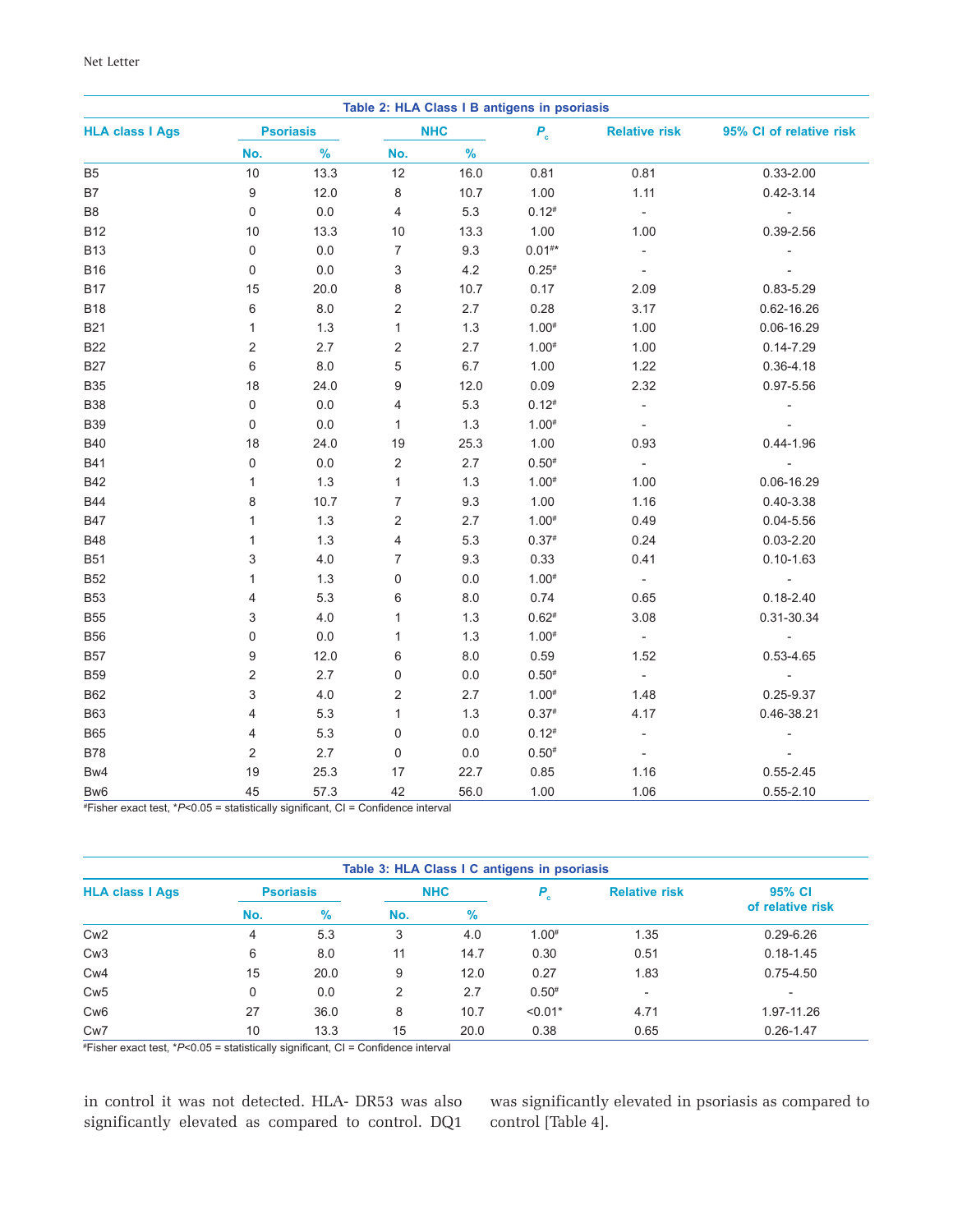| Table 4: HLA Class II DR and DQ antigens in psoriasis |                  |      |            |               |          |                      |                         |
|-------------------------------------------------------|------------------|------|------------|---------------|----------|----------------------|-------------------------|
| <b>HLA class II Ags</b>                               | <b>Psoriasis</b> |      | <b>NHC</b> |               | $P_{c}$  | <b>Relative risk</b> | 95% CI of relative risk |
|                                                       | No.              | $\%$ | No.        | $\frac{9}{6}$ |          |                      |                         |
| DR <sub>1</sub>                                       | 17               | 22.7 | 22         | 29.3          | 0.46     | 0.71                 | $0.31 - 1.34$           |
| DR <sub>2</sub>                                       | 34               | 45.3 | 36         | 48.0          | 0.87     | 0.90                 | $0.55 - 1.98$           |
| DR <sub>3</sub>                                       | 6                | 8.0  | 0          | 0.0           | $0.03**$ |                      |                         |
| DR4                                                   | 19               | 25.3 | 26         | 34.7          | 0.29     | 0.64                 | $0.32 - 1.29$           |
| DR <sub>7</sub>                                       | 37               | 49.3 | 32         | 40.28         | 0.51     | 1.31                 | $0.69 - 2.49$           |
| DR <sub>8</sub>                                       | 0                | 0.0  | 2          | 2.7           | $0.50*$  |                      |                         |
| <b>DR10</b>                                           | 20               | 26.7 | 32         | 42.7          | 0.06     | 0.49                 | $0.25 - 0.97$           |
| <b>DR11</b>                                           | 10               | 13.3 | 3          | 4.0           | 0.08     | 3.69                 | $0.97 - 14.0$           |
| <b>DR12</b>                                           | 3                | 4.0  | 1          | 1.3           | $0.62*$  | 3.08                 | 0.31-30.34              |
| <b>DR13</b>                                           | 2                | 2.7  | 4          | 5.3           | $0.68*$  | 0.49                 | $0.09 - 2.74$           |
| DR <sub>17</sub>                                      |                  | 1.3  | 2          | 2.7           | $1.00*$  | 0.49                 | $0.04 - 5.56$           |
| <b>DR52</b>                                           | 5                | 6.7  | 6          | 8.0           | 1.00     | 0.82                 | $0.24 - 2.82$           |
| <b>DR53</b>                                           | 12               | 16.0 | 3          | 4.0           | $0.03*$  | 4.57                 | 1.23-16.94              |
| DQ1                                                   | 18               | 24.0 | 6          | 8.0           | $0.01*$  | 3.63                 | 1.35-9.76               |
| DQ3                                                   | 17               | 22.7 | 15         | 20.0          | 0.84     | 1.17                 | $0.54 - 2.56$           |

#Fisher exact test, \* $P_{\text{c}}$  <0.05 = statistically significant, CI = Confidence interval

Psoriasis develops by the interaction of genetic, immunological, and environmental factors. Previous studies have reported a significant association of HLA class I and II antigens in patients with psoriasis which suggests the genetic background of psoriasis and role of HLA in its pathogenesis. Ray *et al*. [4] had done HLA typing of patients with psoriatic arthritis in India and found a significant association with HLA- A1, B17. In our study, we also found a significant association with HLA- A1, while HLA- B17 was found in high frequency in patients with psoriasis but it was insignificant. A study on Croation patients reported a significant association of HLA- B13, B17, Cw6, and DR7 antigens in patients of psoriasis.[5] Contrary to these above studies we did not find any positive correlation with HLA- B13, in fact B13 was not detected in patients. It was seen only in control. We also found slightly increased but insignificant frequency of B17 (19.5% vs 11.1%) and DR7 (50.6% vs 40.2%) in psoriasis patients as compared to controls. Our study showed a significant increase in the HLA-Cw6 antigen in patients with psoriasis. Various studies on patients with psoriasis have also shown strong association with HLA- Cw6 in patients with psoriasis. The HLA- Cw6 antigen was significantly expressed in our patient with a relative risk of 5.18.

HLA- A33 (21.3% vs 22.7%, RR 0.93), B7 (12.0% vs 10.7%, RR 1.00), B12 (13.3% vs 13.3%, RR 1.00), Bw4 (25.3% vs 22.7%, RR 1.16), Bw6 (57.3% vs 56.0%, RR 1.0), and DR2 (45.3% vs 48.0% RR 0.90) were expressed at same frequency in patients as well as controls. Thus our study concludes that HLA- A1, A24, A28, A30, B35, Cw6, DR3, and DQ1 are more common in patients with psoriasis in our study group. These antigens may be involved in pathogenesis of psoriasis in our region.

## Sangeeta Singh, Usha Singh, Sanjay Singh<sup>1</sup>

Division of Immunopathology, Departments of Pathology, and 1Dermatology and Venereology, Institute of Medical Sciences, Varanasi, Uttar Pradesh, India

Address for correspondence: Miss. Sangeeta Singh, Division of Immunopathology, Department of Pathology, Institute of Medical Sciences, Banaras Hindu University, Varanasi – 221 005, Uttar Pradesh, India. E-mail: sangeeta3.singh@gmail.com

| <b>Access this article online</b> |                                 |  |  |  |  |
|-----------------------------------|---------------------------------|--|--|--|--|
| <b>Quick Response Code:</b>       | Website:                        |  |  |  |  |
|                                   | www.ijdvl.com                   |  |  |  |  |
|                                   | DOI:<br>10.4103/0378-6323.82410 |  |  |  |  |
|                                   |                                 |  |  |  |  |

## **REFERENCES**

- 1. Henseler T. The genetics of psoriasis. J Am Acad Dermatol 1997;37:S1-11.
- 2. Szczerkowska-Dobosz A, Rebała K, Szczerkowska Z, Witkowska-Toboła A. Correlation of HLA-Cw\*06 allele frequency with some clinical features of psoriasis vulgaris in the population of northern Poland. J Appl Genet 2004;45:473-6.
- 3. Terasaki PI, McClelland JD. Microdroplet assay of human